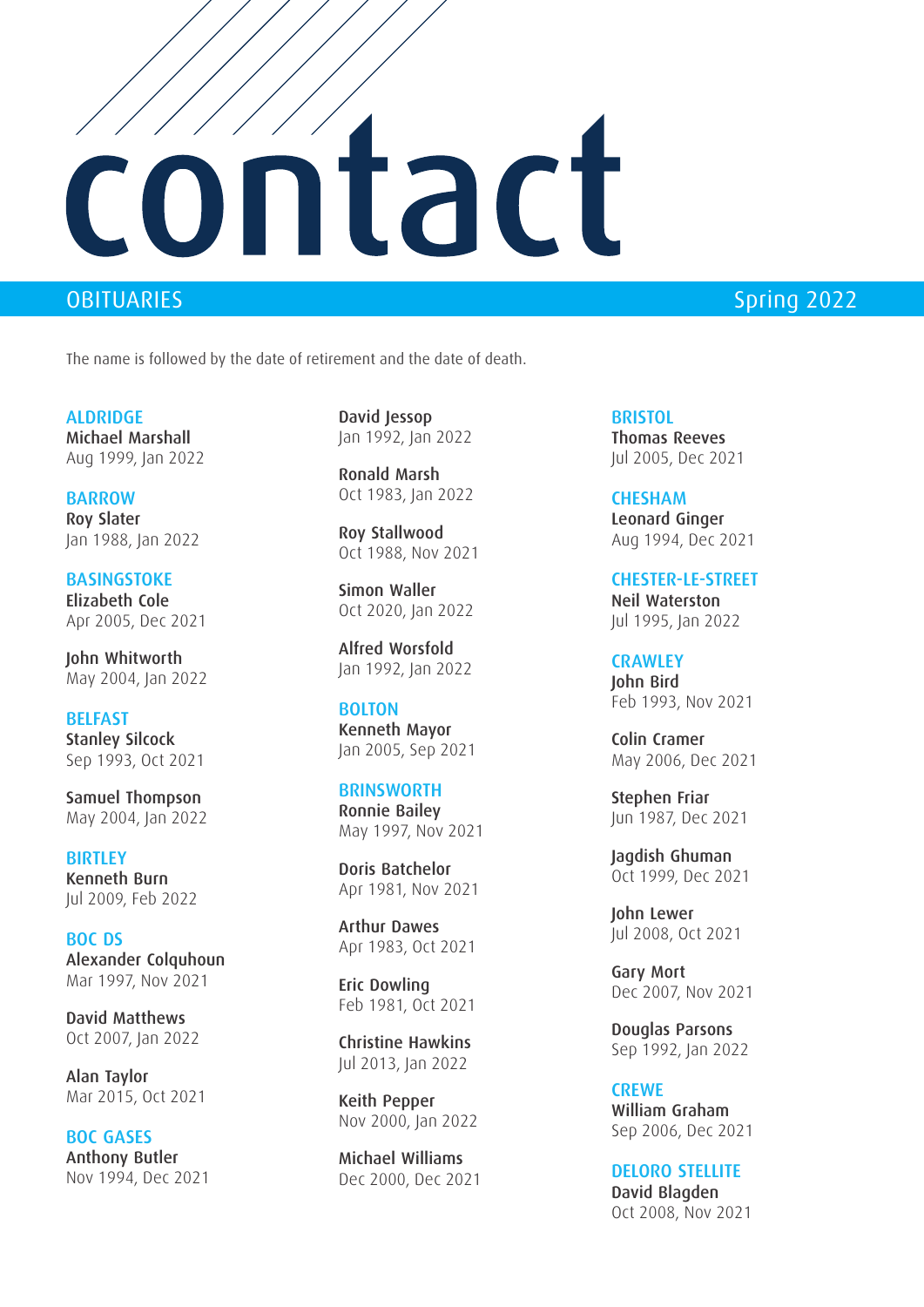**EDINBURGH** Mary Beaton Dec 2009, Dec 2021

EDMONTON Alan Measures Nov 2006, Oct 2021

Alan Worne Oct 1989, Dec 2021

EXETER Michael Dixon Mar 1995, Jan 2022

FAVERSHAM Gwyn Hopkins Aug 1998, Dec 2021

Cecil Spence Jul 2002, Dec 2021

**GATESHEAD** Jean Dawson Nov 1989, Feb 2022

**GREENWICH** Peter Plank Jan 1998, Sep 2021

GUILDFORD Mahmud Ali Apr 1988, Dec 2021

Max Cameron Oct 1996, Jan 2022

Trevor Gray Apr 1999, Feb 2022

Winifred Lamb Aug 1978, Nov 2021

Geoffrey Linder Jan 2000, Oct 2021

Alan Miller Sep 2002, Dec 2021

Geraldine Rowland Aug 2013, Nov 2021

Jean Williams Jan 2007, Oct 2021

**HACKNEY** David Etherington Jul 2004, Jan 2022

Francis Retigan Mar 1982, Nov 2021

George Robertson Jul 1998, Jan 2022

**HARLOW** Clive Goodwin Nov 2020, Oct 2021

HEATHROW AIRPORT Nicholas Witham Feb 2021, Jan 2022

HEMEL HEMPSTEAD Christopher Carden Jun 2007, Apr 2021

Norman Mellor Nov 1996, Nov 2021

MARGAM John Valentine Aug 2001, Nov 2021

**MORDEN** Joseph Cook Mar 1995, Oct 2021

Edward Shaw Mar 1991, Feb 2022

**NEWPORT** David Burgess Jun 1999, Nov 2021

Dennis Ceasar Oct 1994, Jan 2022

**OHMEDA** Alan Alderson Jan 1988, Jan 2022

Anthony Duggan Sep 2002, Oct 2021

Norman Garrett Aug 1988, Jan 2022 John Gurnham Oct 1988, Dec 2021

Archibald Radcliffe Feb 2000, Nov 2021

Gerald Thomasson Sep 1986, Jan 2022

Cyril Tongue Dec 1988, Dec 2021

PLYMOUTH Malcolm Treeby Apr 1998, Nov 2021

PURFLEET Philip Nixon Jan 2011, Nov 2021

SHEPTON MALLET Robert Watts Oct 2005, Nov 2021

SHOREHAM Bruce Ford Jun 2005, Oct 2021

Richard Hellier Jan 2009, Nov 2021

John Izzard Aug 2001, Jan 2022

**SKELMERSDALE** John Parsonage Feb 2000, Jan 2022

**SOUTHAMPTON** Rodney Baker Feb 1996, Oct 2021

Brian Leech Jan 1998, Jan 2022

**SPALDING** Francis Ferdinand Sep 2000, Dec 2021

Andrew McKeown Dec 2007, Jan 2022